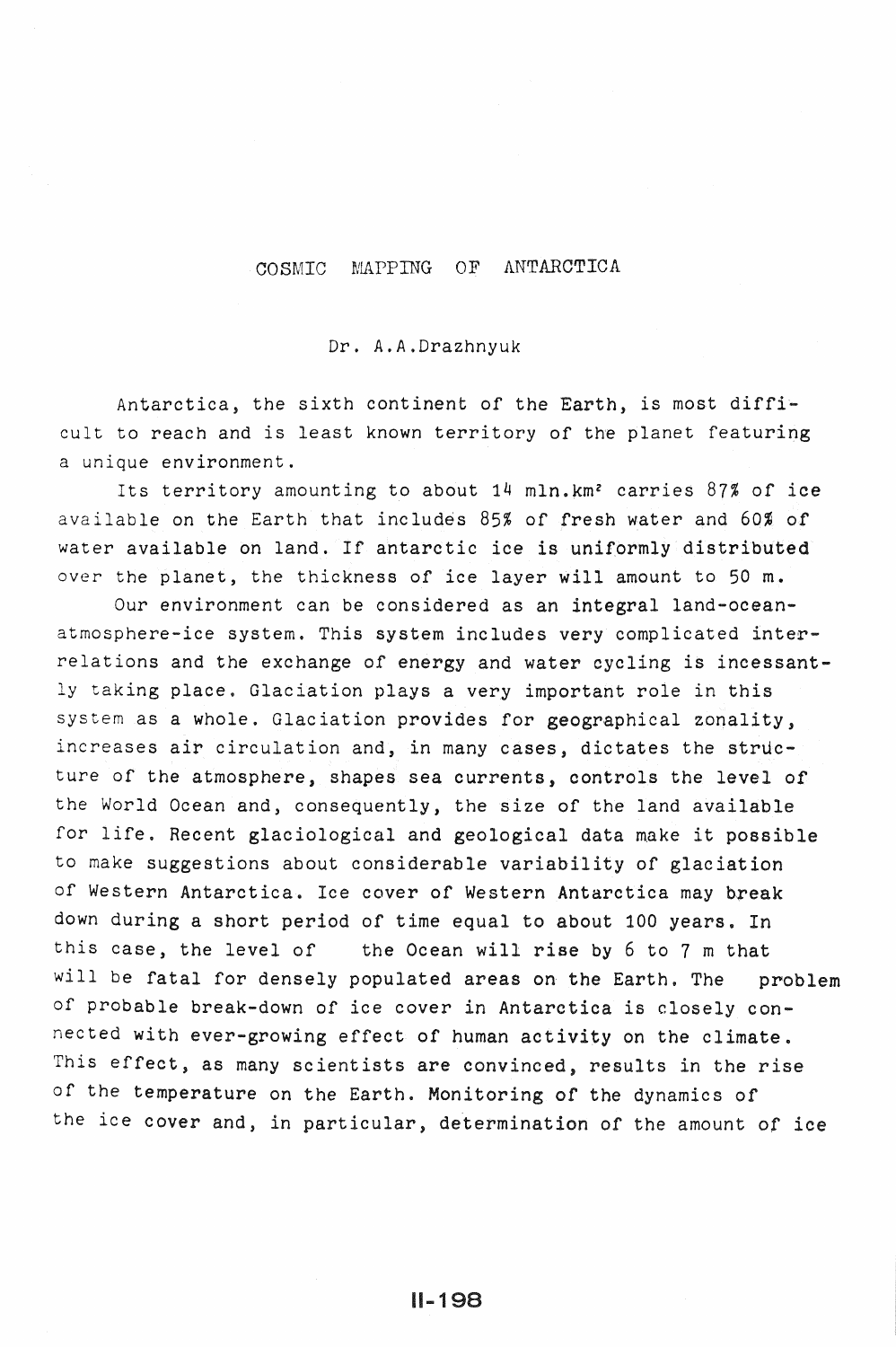are becoming very important problem facing the mankind. Remote sensing of the Earth from space and data so obtained may greatly contribute to solve these problems.

All now known geological formations are presented in Antarctica beginning with the most ancient ones and ending in comparatively new formations resulting from the processes which created the present geological appearance of the Earth.

Scientific predictions and practical investigations make it possible to assume that the sixth continent contains great amount of minerals.

The international law for mining and production of minerals of the continent is still under elaboration. The problem of development of the resouces in Antarctica faces with great technical and organizational difficulties and *it* is very difficult to assess the effect human activity on the environment of the continent. But, ever-growing needs of the world community in minerals, particularly in fresh water, will inevitably lead in the nearest future to exploitation of the natural resources in Antarctica. This shall be preceded with investigations in the fields of geology, glaciology, ecology,and cartography.

The present status of Antarctica from the international point of view is regulated by the international treaty on Antarctica signed by 12 countries in 1959. Then, other countries have also signed the treaty. According to the treaty, the territory of Antarctica shall be exploited for the purposes of peace only and shall not be used as a field or subject of international disagreement. No country shall be denied the right to explore this continent.

The USSR is among the countries signed the treaty on Antarctica in 1959 and the Soviet Union supports the international legal rules established for development of the resources of the continent with the purpose of peace only.

The USSR takes an active part in large-scale exploration of the sixth continent by sending expeditions there.

Important is the work to map the territory of the continent. This work in the USSR shall be carried out by the Main Administration of Geodesy and Cartography. Topographic maps and photomaps at scales of 1:1,000,000 and 1:200,000 serve as a basis for making various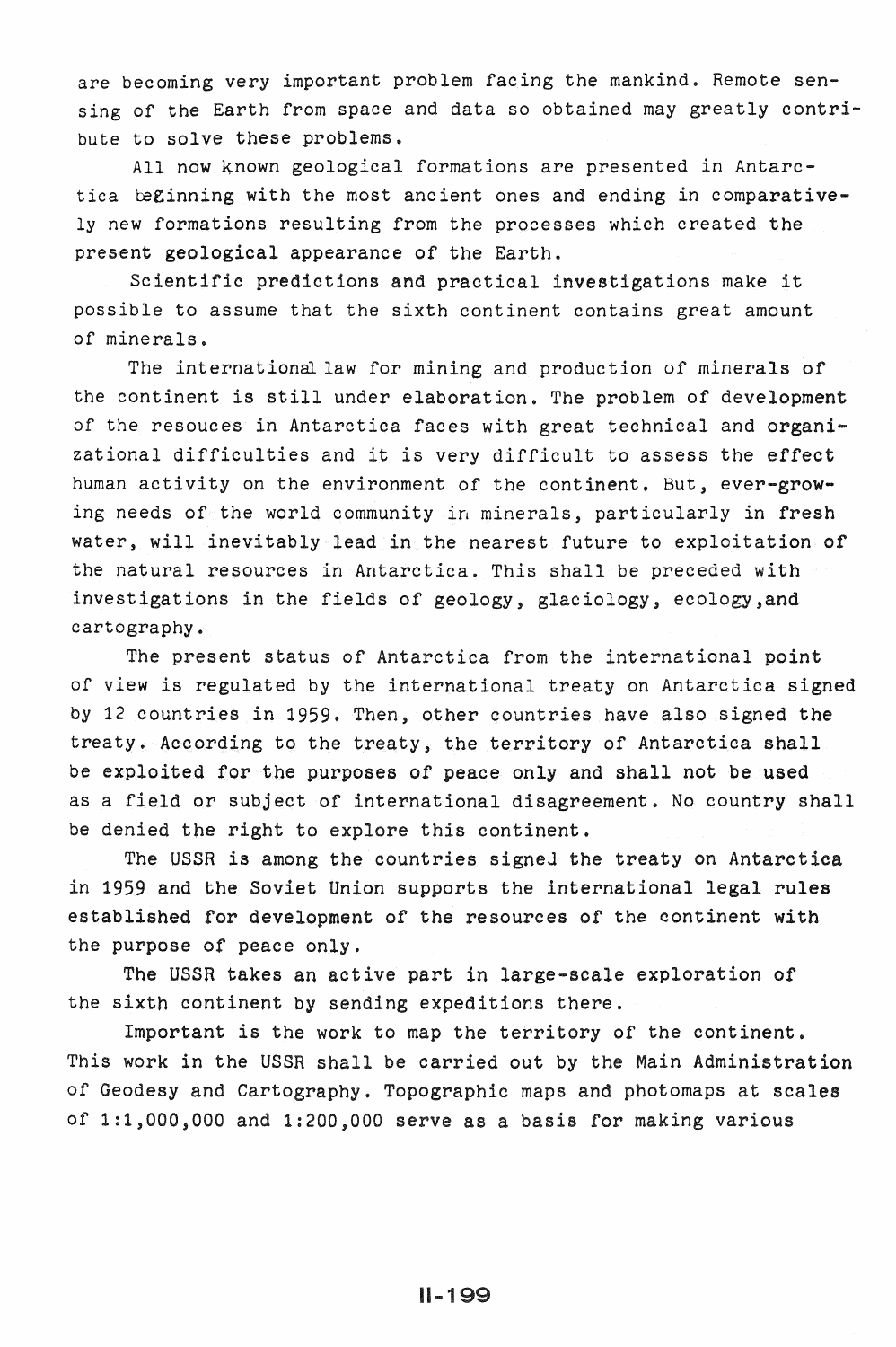thematic maps and are also used in air navigation.

Topographic maps are compiled in compliance with. the requirements for accuracy, detailedness, and appearance established for the USSR made topographic maps. These requirements include those worked out by a Working Group on Geodesy and cartography at the Scientific Committee on Antarctic Research (SCAR) working on the basis of the Treaty on Antarctica, 1959. Maps are made in the unified international system of coordinates, in the equal-angle transverse cylindrical Gauss projection and, to the south from 84° parallel, in the azimuthal equal-angle projection. Altitudes of objects on the terrain are determined with respect to the level of the Antarctic ocean. Land relief is shown by means of contours made every 50 m for maps of scale equal to 1:200,200. On maps scale of 1:1,000,000, contour interval is established equal to 50 m, 100 *m,* and 200 m, depending on altitude' belts.

Traditional methods of topographic surveying in Antarctica are very cost and dangerous and consume much labour. Therefore, topographic surveys of the sixth continent at scales of 1:1,000,000 and 1:200,000 are carried out in the USSR only on the basis of materials of remote sensing with the use of the USSR "Cosmos" series satellites equippped with high-resolution cameras.

Space surveying of Antarctica is performed at two scales viz. 1:1,300,000 to 1:1,500,000 and 1:250,000 to 1:300,000. Small-scale materials are used for constructing horizontal-vertical control and stereophotogrammetric survey of the terrain. Larger scale materials are used for making photomosaics at a scale of 1:200,000 and for interpretation of objects.

Both theoretically and practically, the main problem in mapping hard-to-reach territories is obtaining of horizontal-vertical control of topographic surveys. In the USSR, this problem is solved with the help of traditional analytical phototriangulation and laws controlling the movement of earth satellites on the near-earth orbit. Elaborated are the procedure, algorithm and set of programs of bridge and block phototriangulation which make it possible to create the ground survey control without the ground and aerial surveys.

The essence of analytical phototriangulation with the use of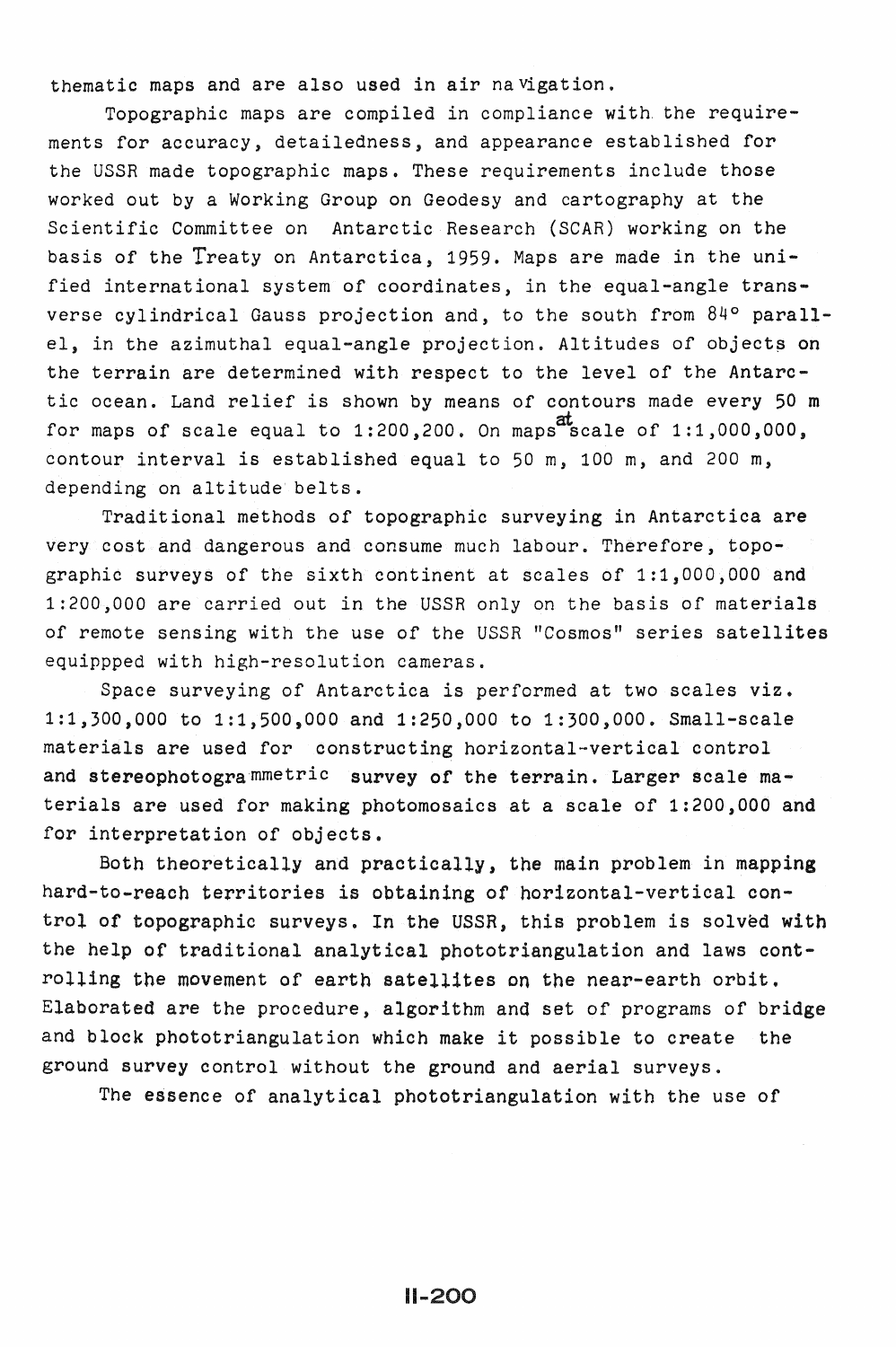space data boils down to accounting for spatial-time parameters of satellite movement that can be described by means of a set of differential equations. By integration of these equations, we find the coordinates of the center of mass of the satellites as a time function that makes it possible to determine elements of exterior orientation of photos with practicable accuracy. Further on, the problem generally boils down to phototriangulation adjustment with the use of additional data irrespective of determined elements of exterior orientation including angular elements defined from photos of stars.

Linear elements of exterior orientation of photos, i.e. the coordinates of the centre of projection, are determined by solving six differential equations describing satellite movement and accounting for the disturbances of satellite orbital movement caused by irregular distribution of the Earth mass and air drag at the altitude of flight. Other disturbing factors, attraction by the Moon, Sun, other stars, sun light pressure, aerodynamic and electromagnetic forces do not noticeable affect the geometry of satellite orbit at altitudes of flight between 200 and 300 km.

As observations performed during many years show the effect of disturbing factors on the evolution of a satellite orbit result in deviation of the assumed parameters of the orbit during a complete turn (over 40,000 km) equal to about 1.5 to 3 km. along the orbit and 50 to 150 m in altitude and lateral direction. Practically, the accuracy of coordinates of centers of projection depends on the errors in parameters of initial conditions of integration of the differential equations of movement and errors in measurement of planimetric coordinates judging from photos.If it is possible to determine the initial conditions of integration by base stations whose coordinates are known, the accuracy of linear elements of exterior orientation will depend on errors in measurement of coordinates judging from photos and errors in coordinates of initial stations.

Angular elements of exterior orientation are determined as functions of coordinates of the centers of protection and elements of relative orientation. The angular elements of orientation can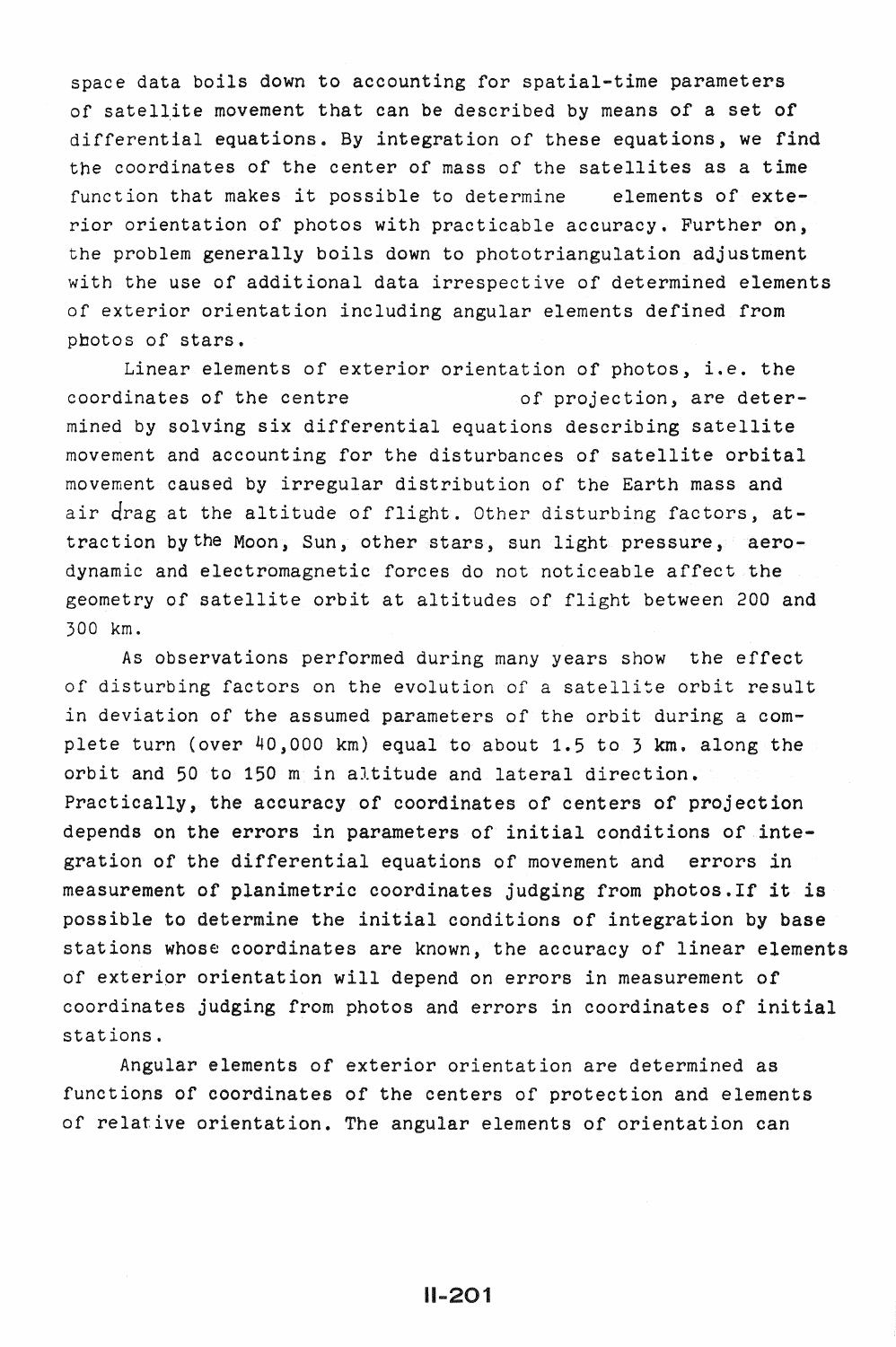also be defined from photos of star background,

The technique of analytical phototriangulation with the use of space photos depends on functioning of independent programs for solving the sets of differential equations of satellite movement by means of numerical integration using the Runge-Kutt and Adams methods, modifies mathematical model of phototriangulation with the use of conditions of colinearity and laws of satellite movement and the stochastic model of accounting for different additional information including the analysis of the quality of source data required for determining the parameters of initial conditions.

The algorithm for solving a large set of equations uses the peculiarities of a tape matrix of coefficients  $\alpha$  sets of equations that makes it possible to greatly reduce machine time.

In case of stereophotogrammetric survey of the relief with the use of space photos, it is necessary to take into consideration the effect of the curvature of the earth surface. In this case, it is advisable to use high-accuracy, stereophotogrammetric instruments of an analytical type. Such instruments automatically take into account the said effect alongside high accuracy of measurements.

When analog-type instruments are used, stereotopographic survey with the use of space photos is possible within the amount of effect of earth curfature is smaller than measurement errors.

Analog-type instruments are less efficient than analytical-type ones and their accuracy is .worse.

Interpretation of objects is accomplished by means of photos made at a scale of 1:200,000. The limited number of objects to interpreted and relative simularity of landscapes in Antarctica have made it possible to work out the procedure oriented only to office interpretation technology with the use of standards tested during the work of the Soviet expeditions of Antarctica.

The procedure contains recommendations on interpretation of basic topographic objects in Antarctica including description of their interpretation features and is accompanied with the album of standards for interpretation of space photos of typical landscapes.

Originals of stereotopographic surveys are, usually, made on the basis of photomosaics compiled by traditional methods with the use of rectifying instruments or analytically. Photomosaics are

11-202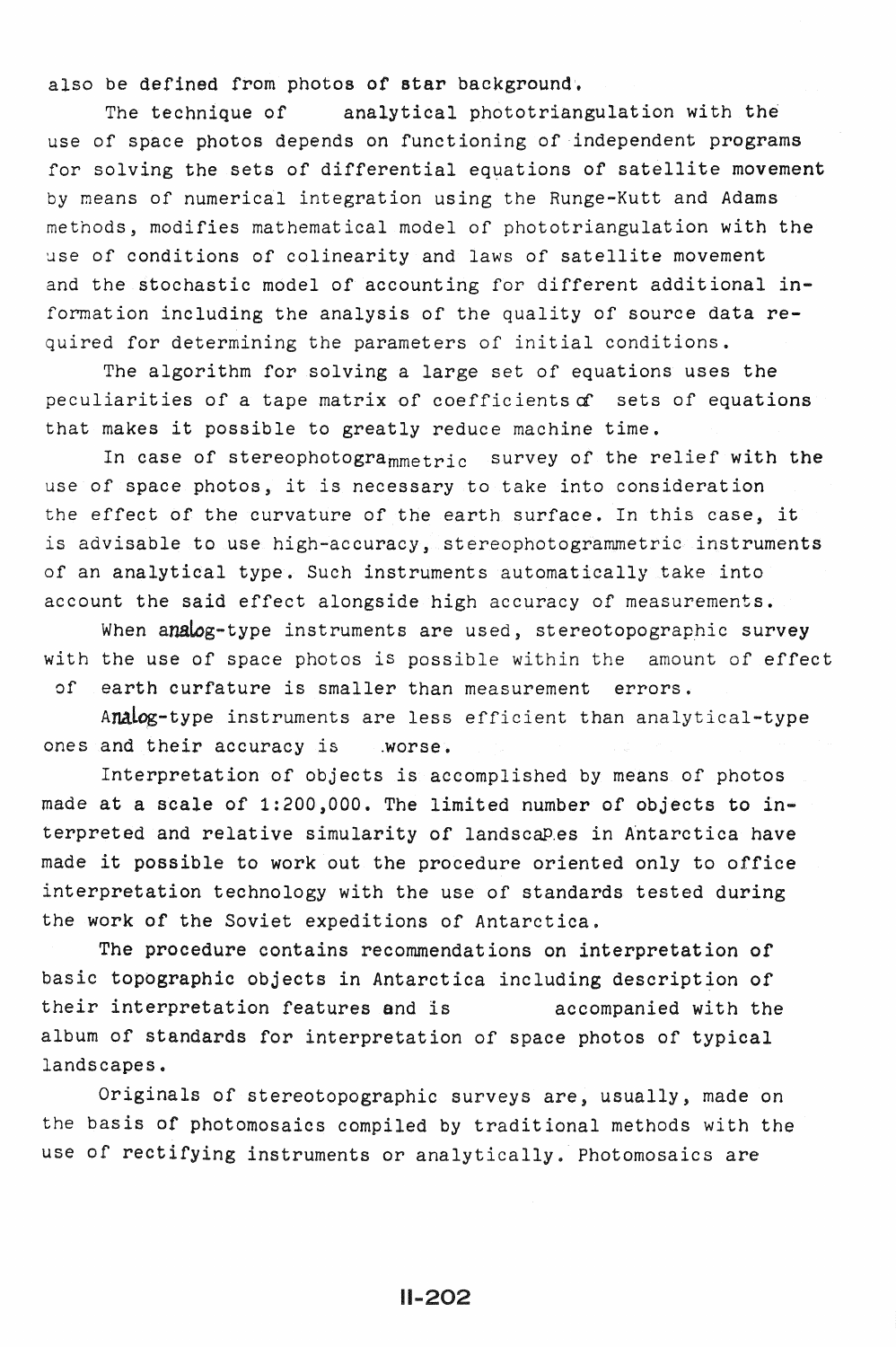used also for making photomaps *in* polygraphic presentation.

Practically, air navigation work performed in Antarctica widely uses single photos with a coordinate grid which are rectified to a specified projection. These photos are obtained by means of digital technique with the use of a computer and image input/output units.

In summary, it may said that the technology of mapping with the use of space photos is highly efficient from the economic point of view and can be used for studying hard-to-reach areas. High rates of scientific and technical progress in the field of remote sensing from space provide favourable conditions for increasing the number of applications of the technology of mapping with the use of space photos since such approach makes it possible to change over to largescale mapping.

For processing space photos, use shall be made of precision equipment for measuring coordinates, rectifying space photos. and interpreting these photos. As practice shows, very good are the equipment manufactured by VEB "Carl Zeiss" (GDR). This equipment includes a sterocomparator, type "Stecometer", for measuring coordinates, rectifying instrument, type "Rectimat"; interpreting instrument, type "Interpretoscope".

If rectification is accomplished by means of digital technique use is also made of image input/output units, type OEAT-200 interfaced with the USSR made computer CM1420 and computer EC-1055M manufactured by the VEB "Robotron",GDR.